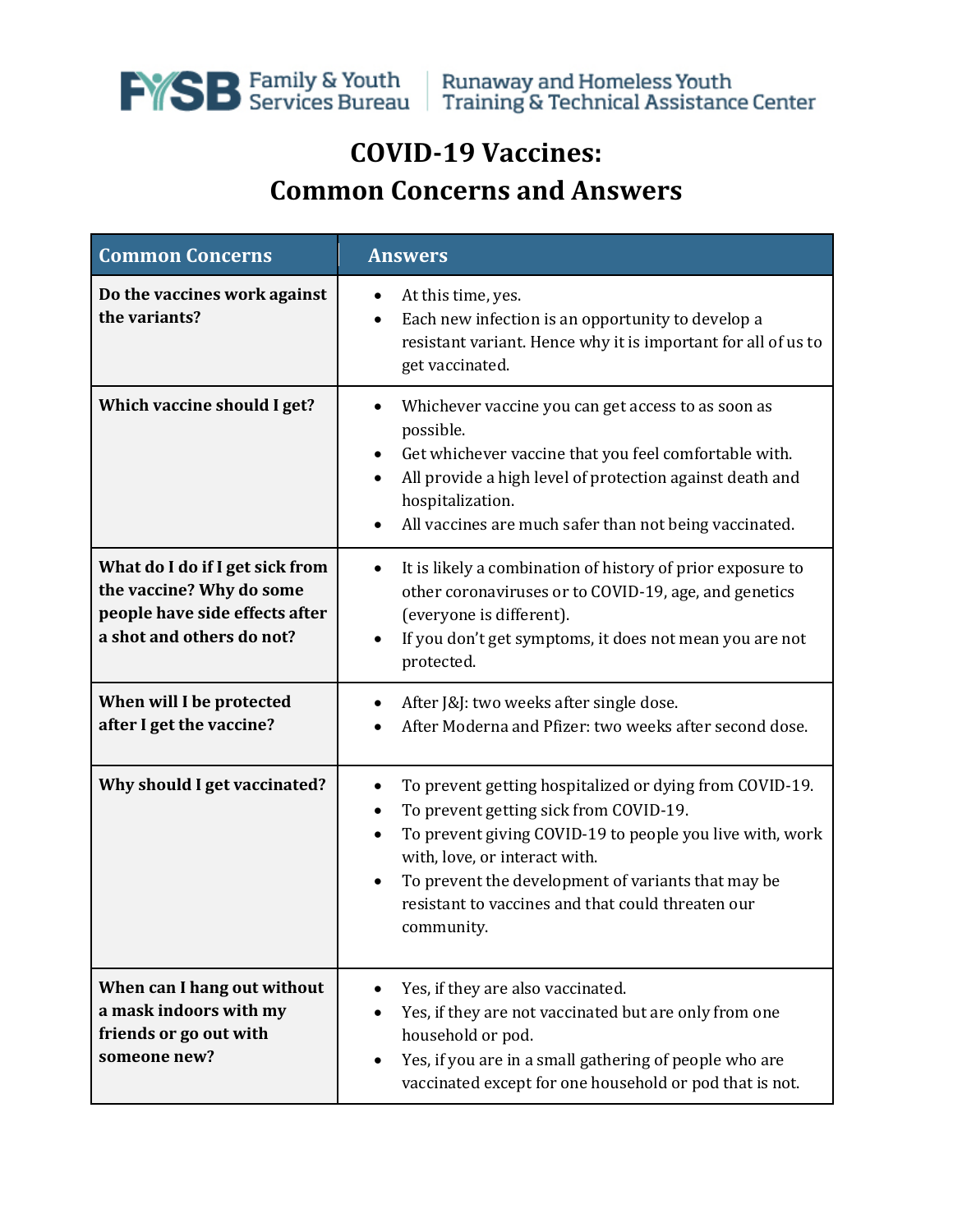|                                                            | No, if in a large crowd of people.<br>No, if your friends are at risk for severe outcomes if they<br>get infected.                                                                                                                                                                                                                                                                                                                                                                                                                                                                                                                                                                                                                               |
|------------------------------------------------------------|--------------------------------------------------------------------------------------------------------------------------------------------------------------------------------------------------------------------------------------------------------------------------------------------------------------------------------------------------------------------------------------------------------------------------------------------------------------------------------------------------------------------------------------------------------------------------------------------------------------------------------------------------------------------------------------------------------------------------------------------------|
| If I have allergies, can I still<br>get the vaccine?       | Yes, allergic reactions to the vaccine are very rare. People<br>who have allergies may be more likely to get them, but it<br>is still an extremely rare event.<br>The risk to your health from COVID-19 is far greater than<br>the risk of an allergic reaction<br>Everyone is monitored for 15 minutes for signs of an<br>allergic reaction, such as shortness of breath.                                                                                                                                                                                                                                                                                                                                                                       |
| Can you still transmit the<br>virus if you are vaccinated? | Possible but reduced by at least 75% (J&J) to 94% (Pfizer<br>two weeks after vaccine).<br>Research indicates that vaccinated people are less likely<br>to spread COVID-19, however, as we learn more about the<br>vaccines, it's important to continue taking precautions<br>such as wearing a mask in public, staying 6 feet apart<br>from others, and avoiding crowds and poorly ventilated<br>spaces.                                                                                                                                                                                                                                                                                                                                         |
| Are the vaccines effective?                                | Clinical trials and data collected since the vaccines were<br>approved have shown that all three currently available<br>vaccines prevent the vast majority of people from getting<br>COVID-19.<br>However, no vaccine is 100% effective, so it is possible for<br>some vaccinated people to be infected. Nevertheless,<br>vaccines protect these people from serious illness leading<br>to hospitalization or death.<br>Vaccines are most effective 2 weeks after the last (or<br>single) dose.                                                                                                                                                                                                                                                  |
| Are the vaccines safe? What<br>about [&]?                  | Over 189 million doses of COVID-19 vaccines have been<br>administered in the U.S. as of April 2021. A very small<br>number of people have experienced severe allergic<br>reactions to the vaccine. As a result, you will be asked to<br>wait at the vaccination site for 15-20 minutes after you<br>receive the vaccine.<br>The Johnson & Johnson vaccine was put on hold from<br>April 13 to April 23, 2021 to review a very rare blood<br>clotting disease possibly associated with the vaccine.<br>(TBD) This disease is incredibly rare, however, those who<br>received the Johnson & Johnson vaccine in the past three<br>weeks and who have severe headache, abdominal pain, leg<br>pain, or shortness of breath should seek medical care. |